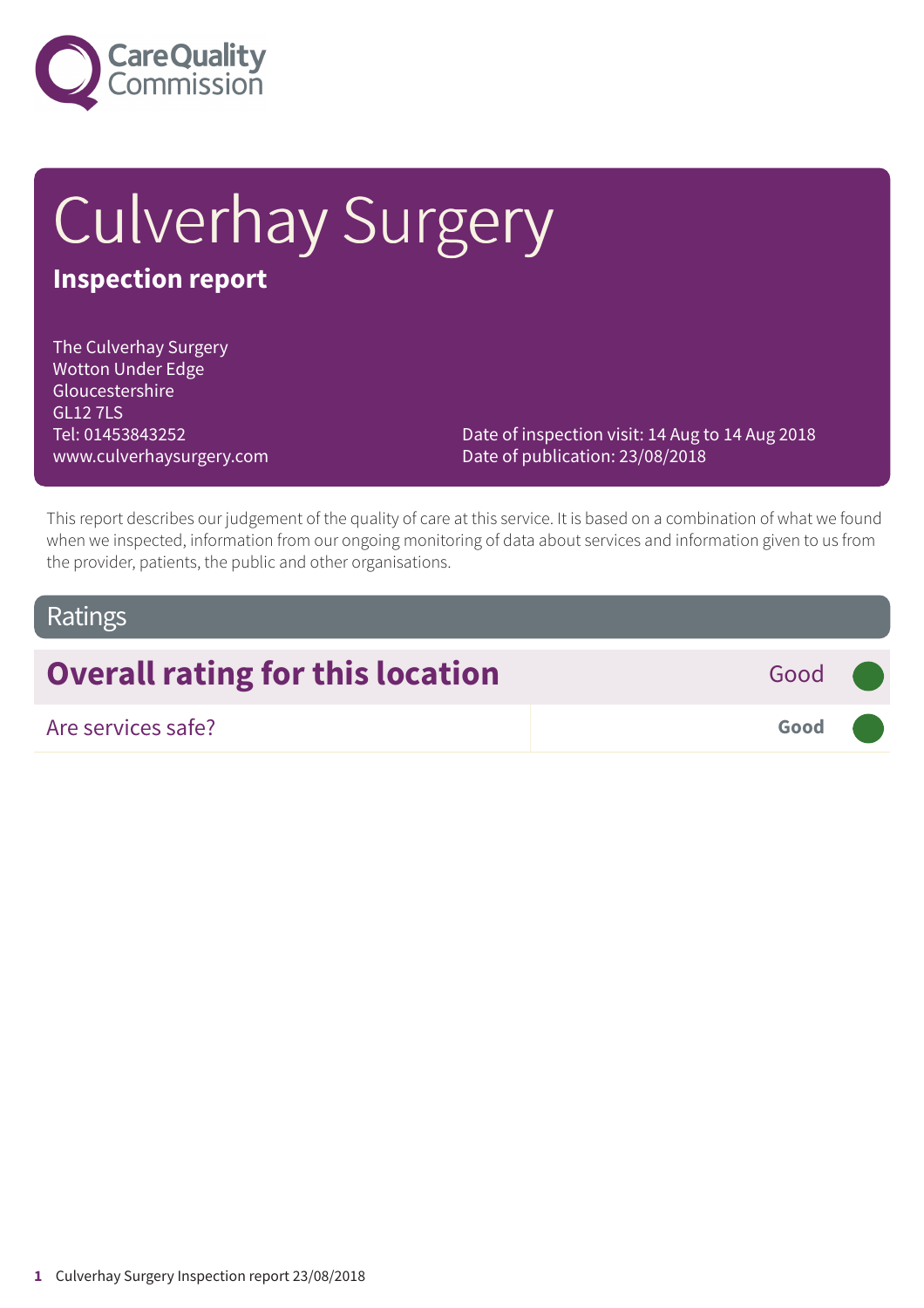# Overall summary

**This practice is rated as Good overall.** (Previous rating April 2018 – Good)

The key questions at this inspection are rated as:

Are services safe? – Good

We carried out an announced comprehensive inspection at Culverhay Surgery on 10 April 2018. Overall the practice was rated as good for providing effective, caring, responsive and well-led services as well as overall. However, the practice was rated as requires improvement for providing safe services. The full comprehensive report of the 10 April 2018 inspection can be found by selecting the 'all reports' link for Culverhay Surgery on our website at .

This inspection was an announced focused inspection carried out on 14 August 2018. The purpose was to confirm that the practice had carried out their plan to meet the legal requirements in relation to the breaches in regulations identified in our previous inspection on 10 April 2018. This report covers our findings in relation to those requirements and also additional improvements made since our last inspection.

We have amended the rating for this practice to reflect these changes. The practice is now rated good for the provision of safe services. Overall the practice remains rated as good.

At this inspection we found:

- The practice had clear systems to manage risk so that safety incidents were less likely to happen. When incidents did happen, the practice learned from them and improved their processes.
- Acute prescriptions for Controlled Drugs were signed by a GP before being dispensed to patients.
- There were systems and processes in place to ensure actions were taken when medicine fridges showed signs they had operated outside of the recommended safe temperature range.
- Systems in place had been reviewed and improved to ensure emergency medicines were in date.
- The practice had formalised processes in the dispensary so that medicines checks, including those for controlled drugs and near misses were recorded.
- There were arrangements in place to ensure only authorised staff had access to the dispensary.

**Professor Steve Field** CBE FRCP FFPH FRCGP

Chief Inspector of General Practice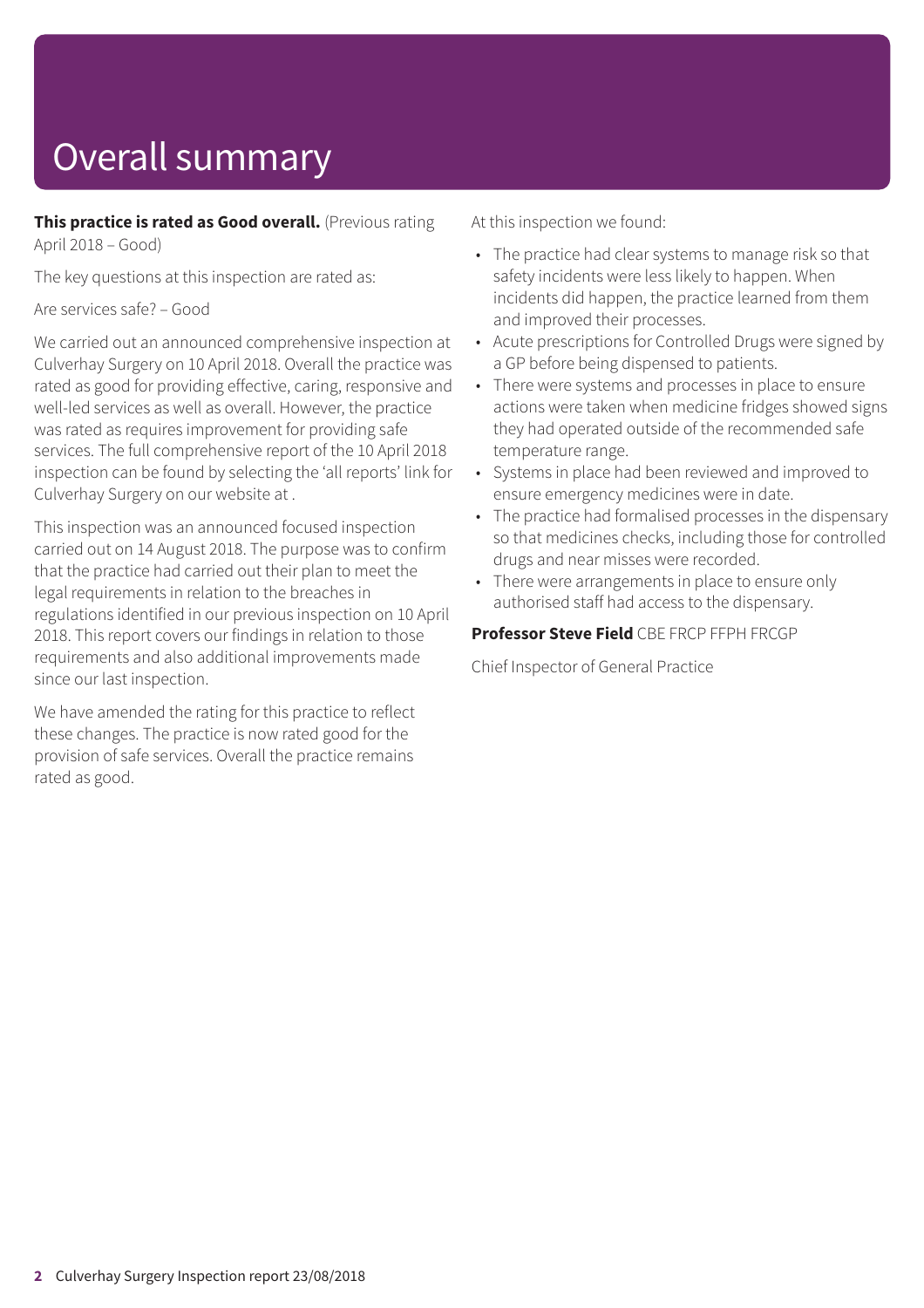## Population group ratings

### Our inspection team

Our inspection team was led by a Care Quality Commission (CQC) lead inspector**.**

### Background to Culverhay Surgery

The Culverhay surgery is located in the market town of Wotton Under Edge and provides primary medical services to approximately 6,200 patients under a General Medical Services (GMS) contract. (A GMS contract is a contract between NHS England and general practices for delivering general medical services and is the commonest form of GP contract).

The practice provides its services at the following address:

The Culverhay Surgery,

Wotton Under Edge,

Gloucestershire,

GL12 7LS.

Information about the practice can be obtained through their website at:

The practice partnership includes two male GP partners. The practice also employs four female salaried GPs. The nursing team includes three practice nurses (one of whom is an independent prescriber) and a health care assistant. The practice management and administration team includes a practice manager, an IT manager and a range of administration and reception staff.

The Culverhay Surgery is also a dispensing practice. The practice was able to offer dispensing services to those patients on the practice list who lived more than one mile (1.6km) from their nearest pharmacy. The dispensary team includes a dispensary manager and two dispensers.

The practice is an approved teaching practice for qualified doctors training to become GPs and a training practice for medical students undertaking training to becomes qualified doctors. At the time of our inspection, the practice was supporting a GP registrar during their training.

The general Index of Multiple Deprivation (IMD) population profile for the geographic area of the practice, shows the practice is in the least deprived decile. (An area itself is not deprived: it is the circumstances and lifestyles of the people living there that affect its deprivation score. Not everyone living in a deprived area is deprived and that not all deprived people live in deprived areas). The practice has a higher than average patient population aged 65 and over.

The practice is registered to provide the following Regulated Activities:

- Diagnostic and screening procedures.
- Treatment of disease, disorder or injury.
- Maternity and midwifery services.
- Surgical Procedures.
- Family Planning.

The practice has opted out of providing out of hours services to its patients. Patients can access the out of hours services provided by CareUK via the NHS 111 service and are advised of this on the practice's website.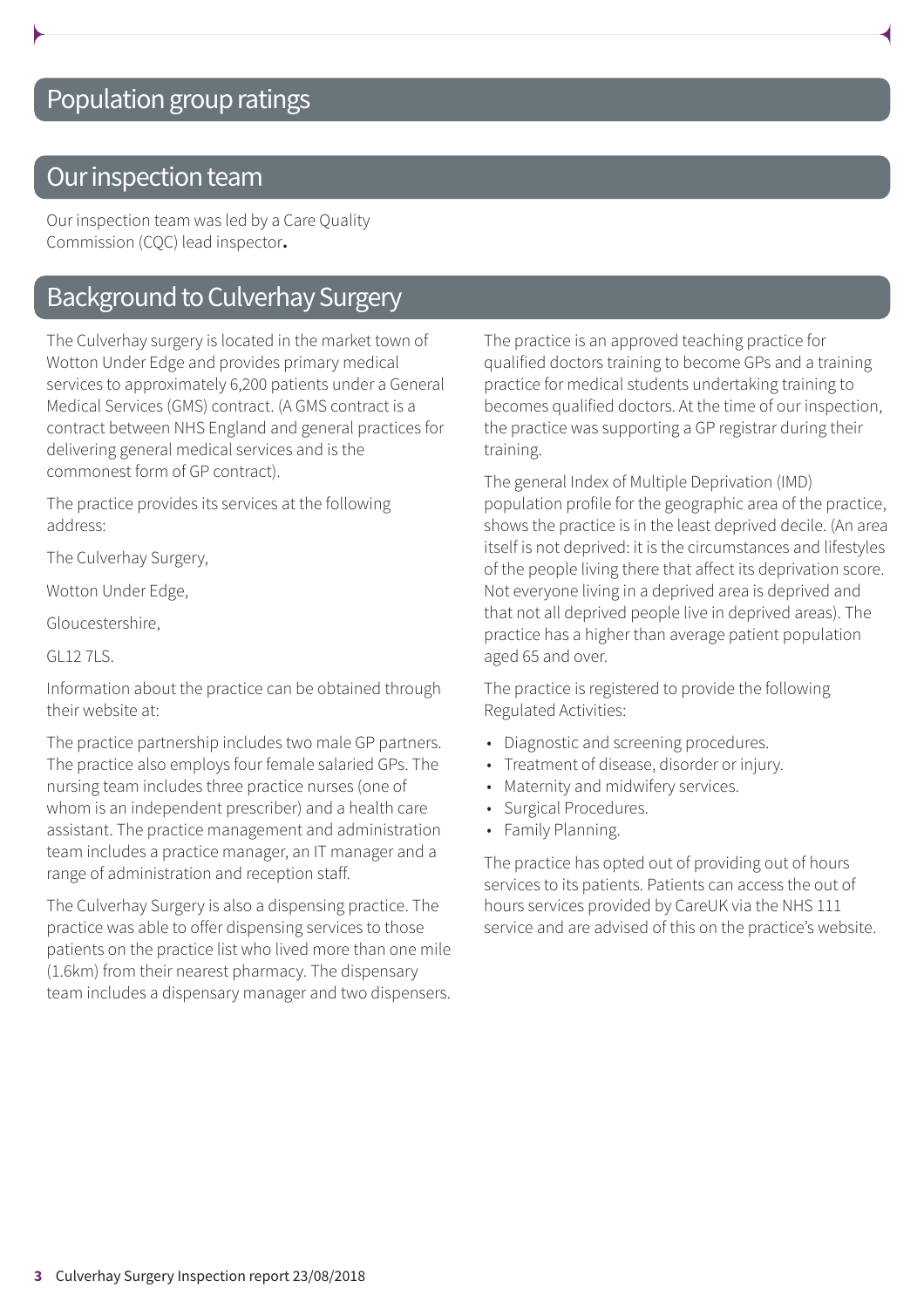# Are services safe?

We rated the practice as requires improvement for providing a safe service at the last inspection on 10 April 2018. We found gaps in systems for managing and storing of medicines.

The practice produced an action plan outlining the improvements it would make to address the shortfalls.

These arrangements had significantly improved when we undertook a follow up inspection on 14 August 2018. The practice is now rated good for safe services

#### **Safety systems and processes**

The practice had clear systems to keep people safe and safeguarded from abuse.

- The practice had appropriate systems to safeguard children and vulnerable adults from abuse. All staff received up-to-date safeguarding and safety training appropriate to their role. They knew how to identify and report concerns. Learning from safeguarding incidents were available to staff. Staff who acted as chaperones were trained for their role and had received a Disclosure and Barring Service (DBS) check. (DBS checks identify whether a person has a criminal record or is on an official list of people barred from working in roles where they may have contact with children or adults who may be vulnerable.)
- Staff took steps, including working with other agencies, to protect patients from abuse, neglect, discrimination and breaches of their dignity and respect.
- The practice carried out appropriate staff checks at the time of recruitment and on an ongoing basis.
- There was an effective system to manage infection prevention and control.
- The practice had arrangements to ensure that facilities and equipment were safe and in good working order.
- Arrangements for managing waste and clinical specimens kept people safe.

#### **Risks to patients**

There were adequate systems to assess, monitor and manage risks to patient safety.

- Arrangements were in place for planning and monitoring the number and mix of staff needed to meet patients' needs, including planning for holidays, sickness, busy periods and epidemics.
- There was an effective induction system for temporary staff tailored to their role.
- The practice was equipped to deal with medical emergencies and staff were suitably trained in emergency procedures.
- Staff understood their responsibilities to manage emergencies on the premises and to recognise those in need of urgent medical attention. Clinicians knew how to identify and manage patients with severe infections including sepsis.
- When there were changes to services or staff the practice assessed and monitored the impact on safety.

#### **Information to deliver safe care and treatment**

Staff had the information they needed to deliver safe care and treatment to patients.

- The care records we saw showed that information needed to deliver safe care and treatment was available to staff.
- The practice had systems for sharing information with staff and other agencies to enable them to deliver safe care and treatment.
- Clinicians made timely referrals in line with protocols.

#### **Appropriate and safe use of medicines**

The practice had reliable systems for appropriate and safe handling of medicines.

- The systems for managing and storing medicines, including vaccines, medical gases, emergency medicines and equipment, minimised risks.
- Staff prescribed and administered or supplied medicines to patients and gave advice on medicines in line with current national guidance. The practice had reviewed their antibiotic prescribing and taken action to support good antimicrobial stewardship in line with local and national guidance.
- Patients' health was monitored in relation to the use of medicines and followed up on appropriately. Patients were involved in regular reviews of their medicines.
- Arrangements for dispensing medicines at the practice kept patients safe.
- The practice had amended their Standard Operating Procedure (SOP) so that all prescriptions for controlled drugs (medicines that require extra checks and special storage arrangements because of their potential for misuse) would be signed before dispensing. The

**4** Culverhay Surgery Inspection report 23/08/2018